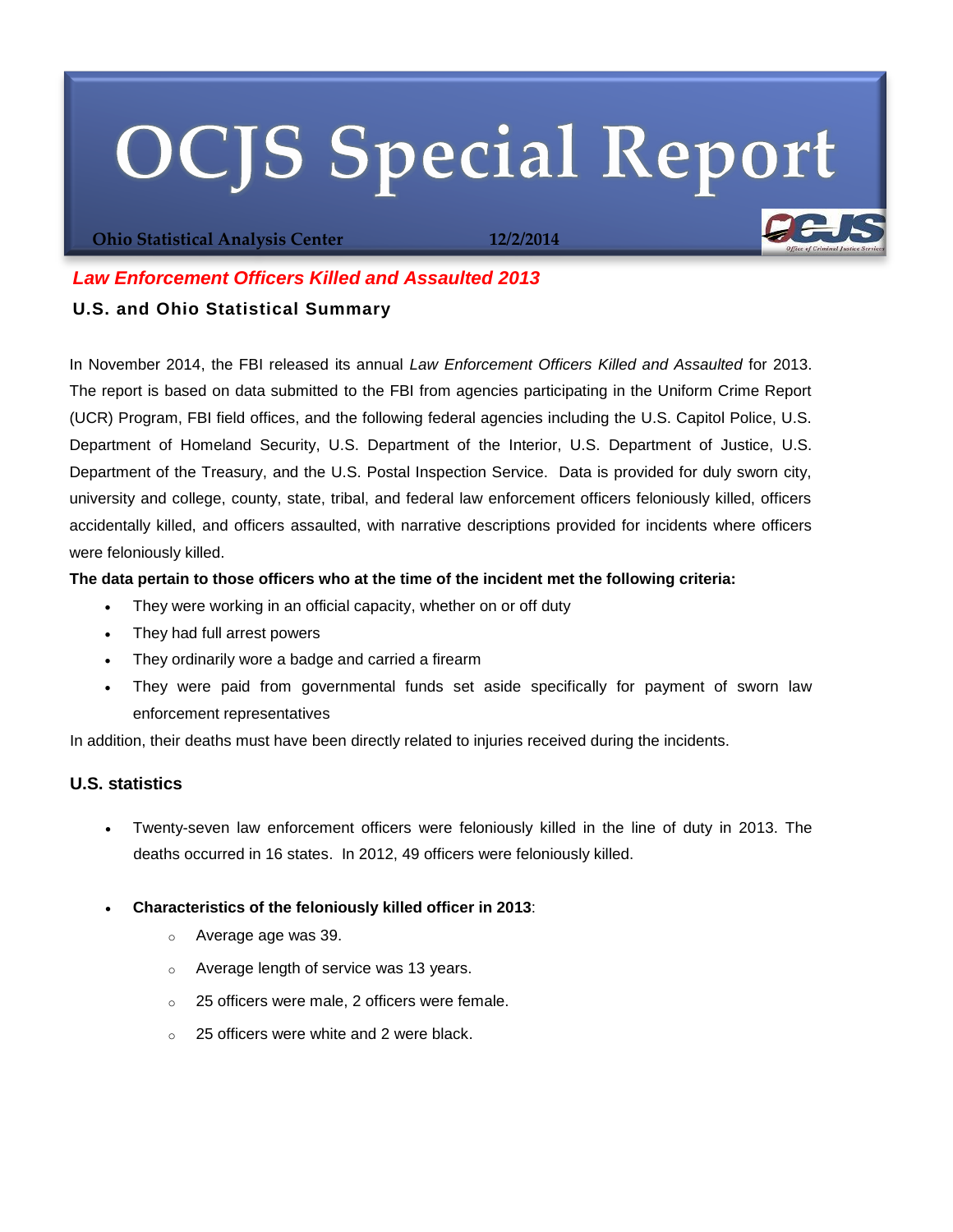## **Characteristics of the incidents surrounding officer felonious murders:**

- o 22 percent (6) occurred during arrest situations.
- o 19 percent (5) occurred in ambush situations.
- $\circ$  7 percent (2) occurred during traffic pursuits or stops.
- o 15 percent (4) were killed during tactical situations.
- o 15 percent (4) of officers were killed answering disturbance calls.
- o 19 percent (5) of officers were killed while investigating suspicious persons or circumstances.
- o 1 officer (4%) was killed while conducting investigative activity.
- Twenty-six of 27 (96%) officers were killed by a firearm. Of these, 69 percent were killed with handguns, 19 percent were killed with rifles, and 12 percent were killed with shotguns. Three officers attempted to fire their own weapon and six fired their own weapon during the incidents. Thirty-five percent of firearm deaths of officers occurred when the distance between the victim and offender was between 0-5 feet.
- $\circ$  Seventy percent of all officers feloniously killed were wearing body armor at the time of their murder.
- o Twenty-eight identified offenders were associated with the 27 homicides. The average age of the alleged offenders was 30 years. There were 26 males, one female and one offender unidentified by gender. Of those whose race was reported, 15 were white and 11 were black. Seventy-one percent had prior criminal arrests, and 21 percent were under judicial supervision at the time of the felonious incident.
- o Over a 10-year period, 56 percent of felonious killings of officers occurred in the P.M. hours between noon and midnight, while 44 percent of felonious killing occurred in the A.M. hours. In 2013, 48 percent of felonious killings occurred during the A.M. hours while 52 percent of felonious killings occurred during the P.M. hours. Thirty-three percent (9 incidents) occurred between the daytime hours of 12 A.M. and 6 A.M.
- o Over a 10-year period, 49 percent of felonious killing of officers occurred between Thursday and Saturday, while the remaining 51 percent occurred between Sunday and Wednesday. Over the 10 year period, more felonious killings occurred on Thursdays and Saturdays than any other day. In 2013, the most felonious killings occurred on Thursday (nine).

### **Characteristics of the incidents surrounding officer accidental deaths:**

| $\circ$ 47 percent (23) died as a result of<br>automobile accidents | $\circ$ 8 percent (4) died in motorcycle<br>accidents |
|---------------------------------------------------------------------|-------------------------------------------------------|
| $\circ$ 18 percent (9) were struck by vehicles                      | $\circ$ 8 percent (4) were killed in falls            |